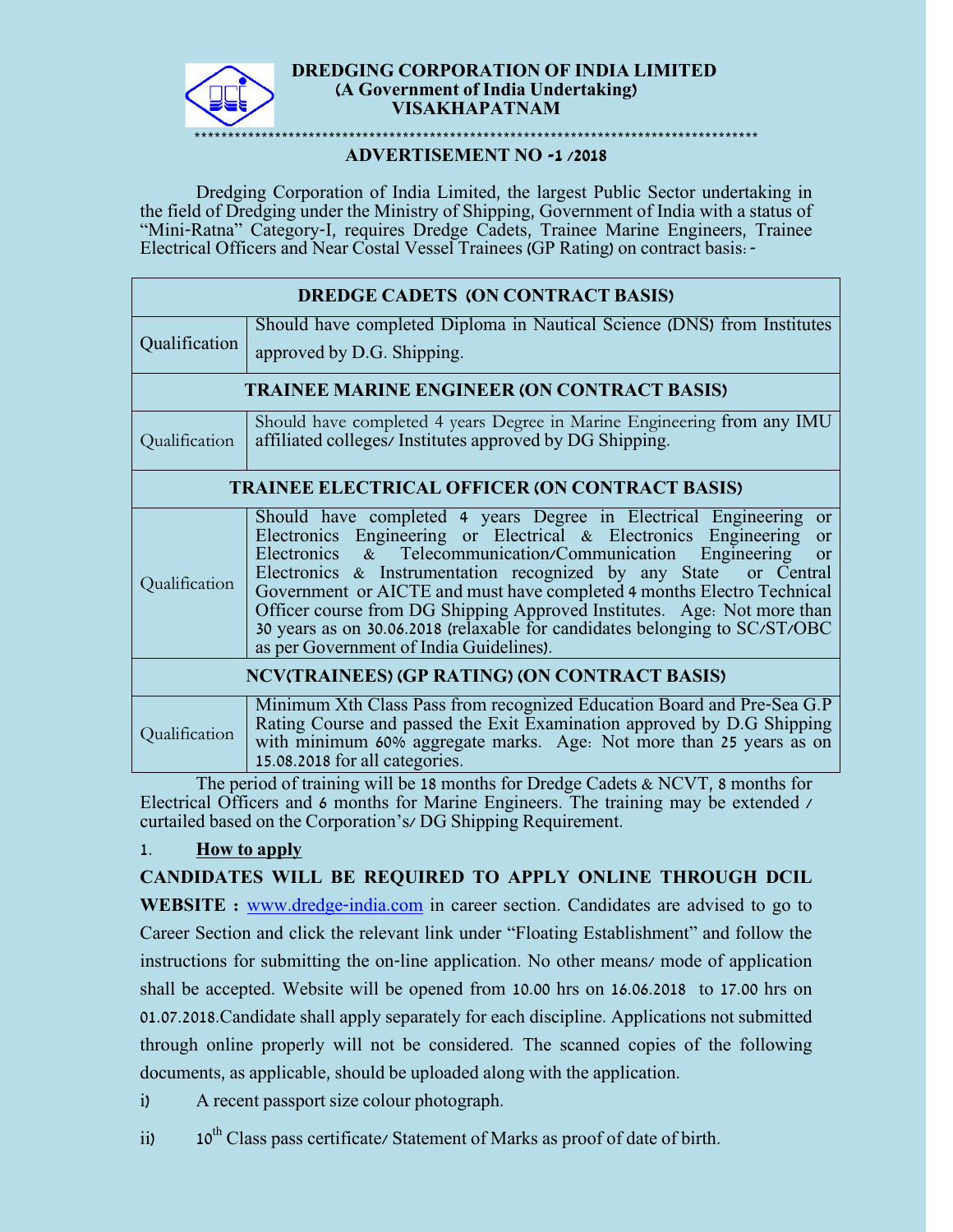- iii) 6 months Pre-Sea Course in GP Rating Course Completion Certificate issued by the DG Shipping approved Institute [applicable to Near Coastal Vessel (Trainees)]
- iv) 6 months Pre-Sea Course in GP Rating Exit Certificate issued by Board of Examinations for Seafarers Trust [applicable to Near Coastal Vessel (Trainees)]
- v) Diploma in Nautical Sciences Course Certificate issued by DG Shipping approved Institute [applicable to Dredge Cadets].
- vi) Must have completed 4 years Degree in Marine Engineering from any IMU affiliated colleges/ Institutes approved by DG Shipping [applicable to Trainee Marine Engineering.
- vii) Should have completed 4 years Degree in Electrical Engineering or Electronics Engineering or Electrical & Electronics Engineering or Electronics & Telecommunication/Communication Engineering or Electronics & Telecommunication/Communication Instrumentation recognized by any State or Central Government or AICTE and must have completed 4 months Electro Technical Officer Course from DG Shipping Approved Institutes. [Applicable to Trainee Electrical Officer].
- viii) Valid Indian CDC.
- vii) Community Certificate (OBC/SC/ST) & Self- declaration for candidates belonging to OBC category.
- ix) In case, the community certificate is issued in any language other than English, an English version of the same, duly signed by a Notary should be uploaded.
- x) Signature of the Candidate

Note : Candidate should have digital Photo (upto 50KB),Signature (upto 50KB) and Scanned Certificates pertaining to Qualification, Community, etc., (Colour/ Black & White) ready before applying (Max Seven Certificates, each File (JPG or PDF) upto 250KB which can be merged with one or more).

On successful submission of the on-line application an ''Acknowledgement Number'' will be generated and the same should be quoted in all future references.

Three copies of the same photograph should be retained for use during further selection process. Candidates are advised not to change their appearance till the recruitment process is complete. Failure to produce the same photograph when required by the Corporation during further selection process, may lead to disqualification.

**Application Fee:** All the Candidates except those belonging to SC/ST category are required to pay a non-refundable application fee of Rs.1,000/- (Rupees One thousand only) for each application through online mode only. **Candidate should ensure that on-line payment of application fee (where applicable) should be completed before filling of application details**. The Application once made will not be allowed to be withdrawn and the fee once paid will not be refunded on any account nor would this fee be held in reserve for future exam/ selection. However, SC/ST are exempted from application fee and the candidates have to upload the proof for exemption of application fee.

#### 2. **Selection Methodology.**

- The selection is based on performance in Written Test for NCV (Trainees) and Witten Test and Interview for Dredge Cadets, Electrical Officers and Marine Engineers.
- Filling up of vacancies is solely at the discretion of the Management based on suitability of candidates and no claim will arise for appointment, if vacancies are not filled due to un-suitability/insufficient number of candidates.
- The candidature of the applicant would be provisional and subject to subsequent verification of certificates/testimonials.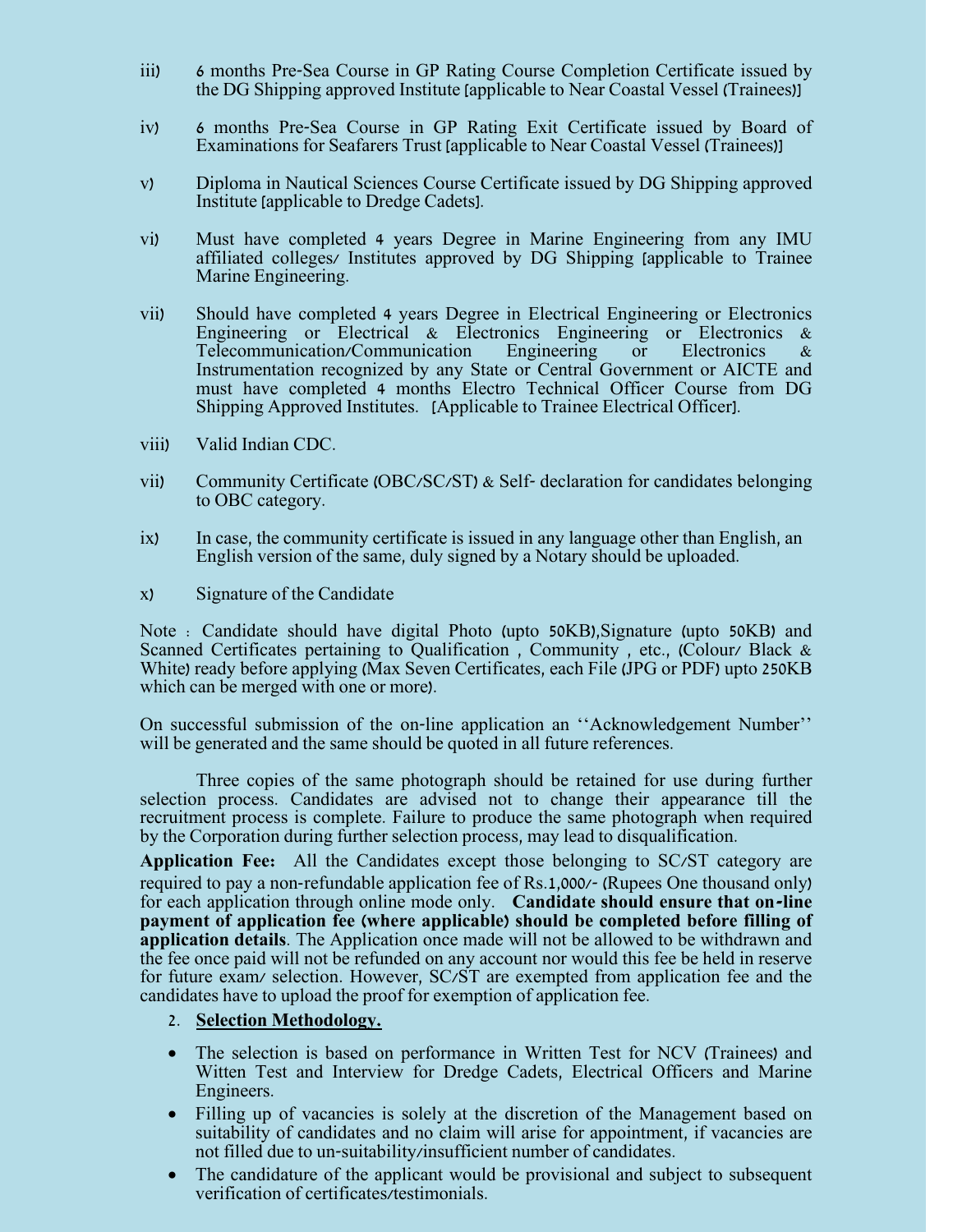## 3. **Number of Vacancies :**

- Dredge Cadets on contract basis : 15 [UR- 7, OBC- 2, SC-5, ST-1)
- Near Coastal Vessel (Trainees) (GP Rating) on contract basis: 15 (UR-8 ,OBC-4 ,  $SC-2$ ,  $ST-1$  )
- Trainee Electrical Officers on contract basis: 15 [UR- 6, OBC-5, SC-3, ST-1)
- Trainee Marine Engineers on contract basis : 15 [UR-7,OBC-5,SC-2,ST-1 )
- Vacancies given above are provisional and Management reserves the right to increase/decrease/modify the vacancy requirement at any stage of the recruitment as per its requirement without any further notice or assigning any reasons whatsoever.

## 4. **Stipend:**

During the training period Dredge Cadets will be paid stipend of Rs.15000/- per month, Trainee Electrical Officers will be paid stipend of Rs. 25000/-per month, Trainee Marine Engineers will be paid stipend of Rs.25000/-per month and Near Coastal Vessel (Trainees) will be paid stipend of Rs.10000/- per month. Candidates selected as Dredge Cadets, Trainee Marine Engineers, Trainee Electrical Officers will have to execute Service Agreement and Surety Bonds to serve DCI for a period of Ten (10) years.

## 5. **General Instructions**

- Candidates applying for Near Coastal Vessel (Trainees) shall be born after 15.08.1993 for all categories. In case the age of a candidate selected as Near Coastal Vessel (Trainee) becomes more than 25 years on the date of commencement of onboard training, his selection will automatically be cancelled.
- Candidates applying for **TRAINEE ELECTRICAL OFFICER** shall be born after 30.06.1988 (relaxable for candidates belonging to SC/ ST/OBC as per the Central Government guidelines).
- DCI takes no responsibility for any delay in receipt or loss in postal transit of any communication. No correspondence in this regard will be entertained. DCIL will also not take responsibility to connect any certificate/ remittance sent separately.
- All candidates should possess requisite valid Indian CDC, Passport, INDOS and basic STCW'2010 Certificates
- Candidates belonging to SC/ST/OBC category should upload the caste certificate as per the pro-forma of Govt. of India [Annexure- A (SC/ST) and Annexure-B (OBC)]. For candidates belonging to OBC category, the Community Certificate should, among others, specifically mention that person does not belong to a creamy layer. A self-declaration to that effect is also to be uploaded by the OBC candidate in addition to the Community certificate (Annexure-C).
- Applications without supporting documents or incomplete, in any aspect, or not fulfilling the prescribed criteria shall be summarily rejected.
- Before applying online, the candidate should ensure that he fulfills eligibility criteria and other norms mentioned in the advertisement. DCI will be free to reject any application at any stage of the recruitment process, if the candidate is found to be ineligible. The application fee paid by ineligible candidates shall be forfeited. No correspondence shall be entertained in this regard.
- Even after commencement of training, if any error/omission/ or other shortcoming is detected or any information provided by the candidate is found to be false or is not found in conformity with eligibility criteria mentioned in the advertisement, the training of such candidates is liable to be terminated immediately.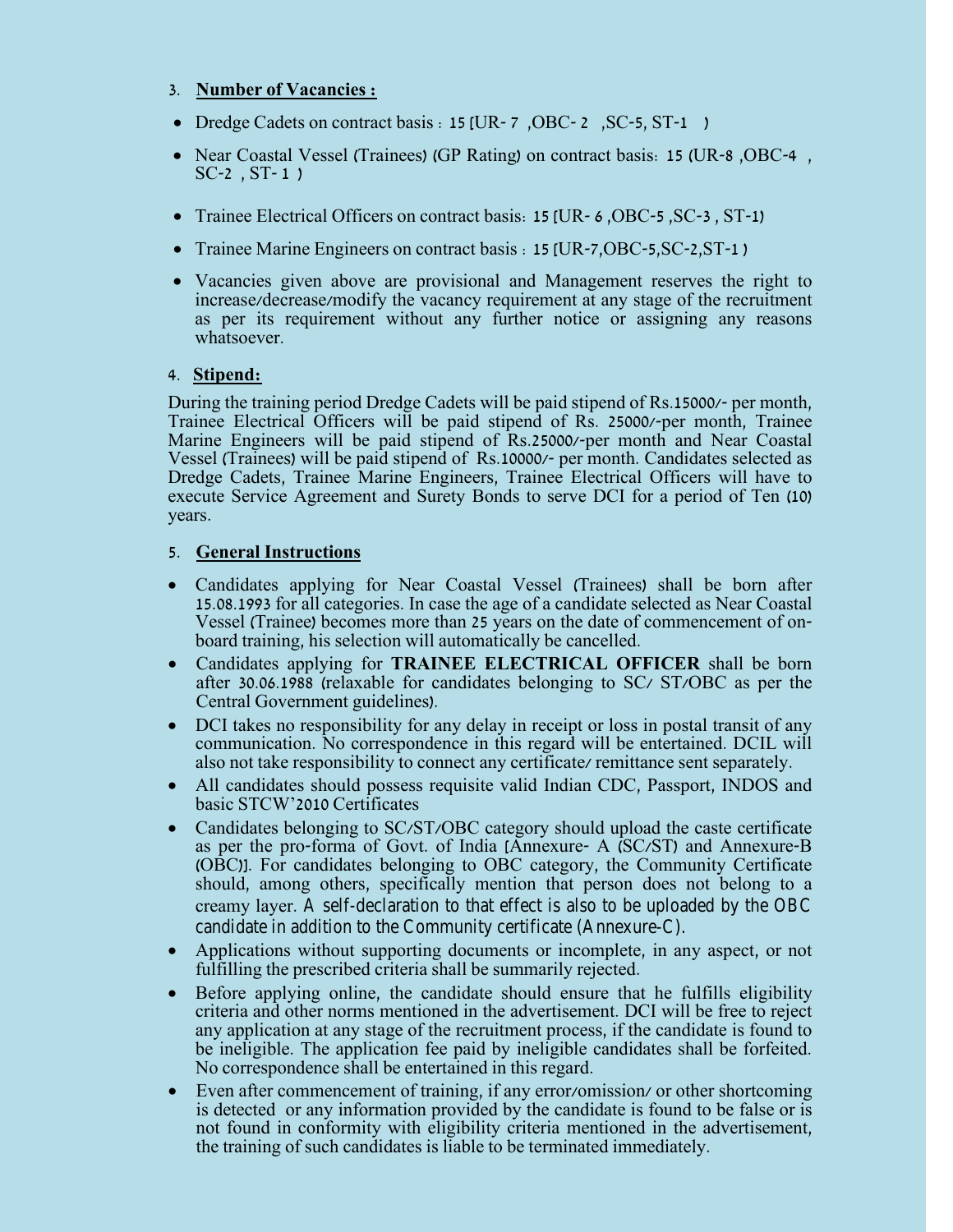- Candidature of the registered candidate is also liable to be rejected, if on-line application form is not submitted successfully, or without scanned copies of documents or without application fee (if applicable) or if registered online more than once.
- In case more number of applications are received, Management reserves the right to shortlist the candidates to be called for Written Test and Interview.
- The Reservation for SC/ST/OBC will be as per the Government of India guidelines.
- Management reserves the right to enhance/decrease /modify the criteria for selection or the selection methodology as per the requirement without any further notice or assigning any reasons whatsoever. Mere submission of applications/ calling for Written Test/Interview does not confer any right to claim employment.
- Management reserves the right to cancel the recruitment at any stage without further notice. The decision taken by the management in this aspect will be final and binding. In the event of such cancellation of the recruitment process, candidates will not have any right or claim to employment against the advertisement.
- Differently abled candidates need not apply.
- Out station SC/ST candidates, who are called for Written Test will be reimbursed to and fro sleeper class Train Fare / Bus fare by the shortest route, subject to production of proof of travel.
- Candidates must possess essential qualification in order to apply. Candidates possessing qualifications over and above the essential qualification shall not be extended any added advantage.
- Candidates are requested to visit DCI website [www.dredge-india.com](http://www.dredge-india.com/) at regular intervals for any notification, news, updates, results etc relating to recruitment.
- Candidates have to furnish a valid email id/mobile number in the application form and all communication will be sent to that email id/mobile number only. They have to check the email/SMS regularly. A communication sent to the valid email id furnished by the candidate will be deemed to have been sufficiently served on the candidate whether he views it or not.
- Vacancies are purely of temporary contractual nature and will not give any right to the candidates to claim regular/permanent employment in Dredging Corporation of India in future.
- The decision of DCI in all matters regarding eligibility of the candidate, the stages at which scrutiny of eligibility is to be undertaken, the documents to be produced at the time of Written Test/Interview/Selection and any other matter relating to recruitment shall be final and binding on the candidate.
- Canvassing in any form and at any stage will summarily disqualify a candidate from further recruitment process.
- Any dispute with regard to recruitment against this advertisement will be settled within the jurisdiction of Visakhapatnam Court only.
- Applications submitted online after 01.07.2018 at 17.00 hrs will not be considered.

## **DREDGING CORPORATION OF INDIA LIMITED, VISAKHAPATNAM- 530 001.**

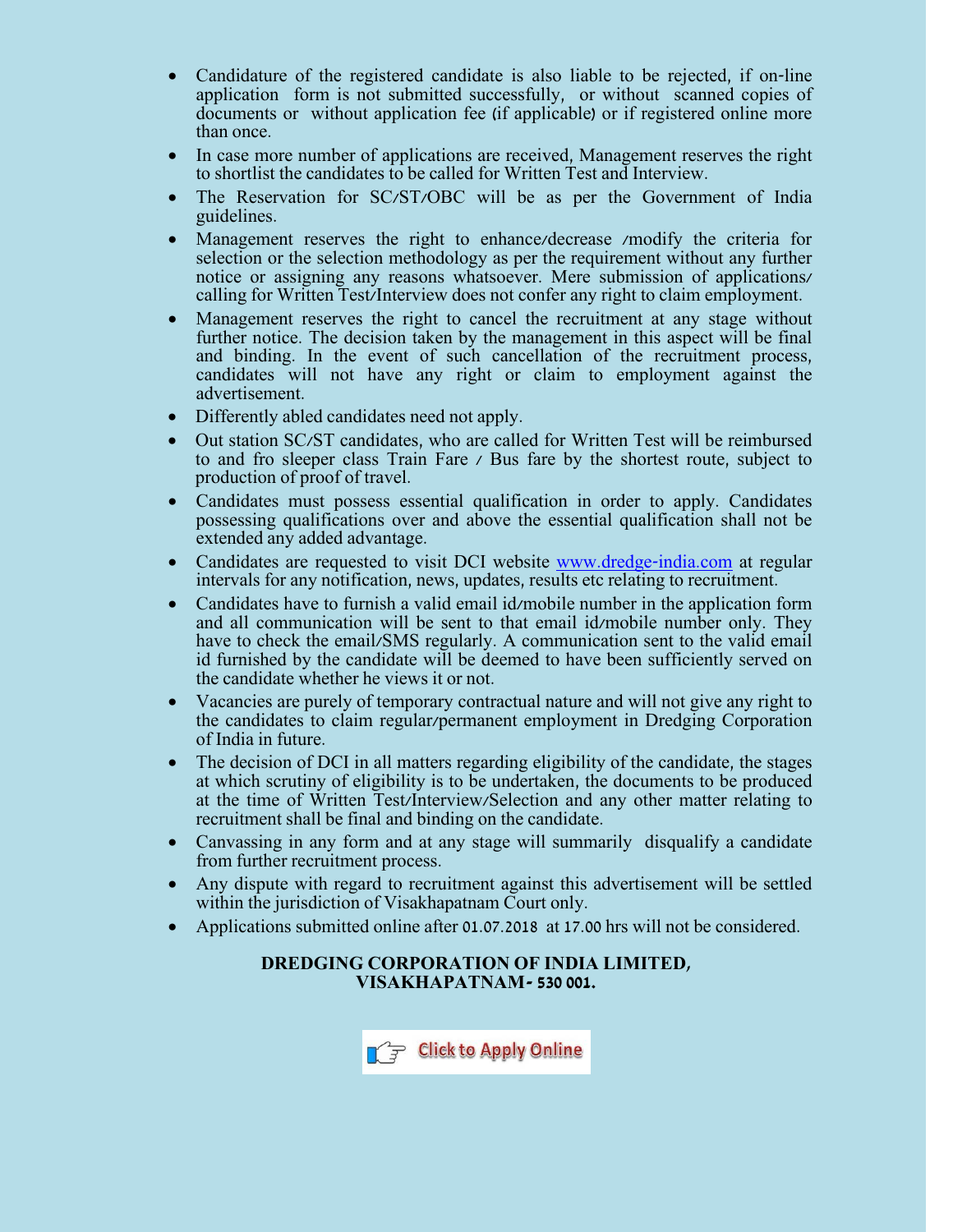ANNEXURE - A

الموارد والمستشرقين المراد

#### FORM OF CASTE CERTIFICATE FOR SC/ST

|                                                                                                                                                                                                                                                                                                                                                                                                                                                                                                                                                                                                                                                                                                                                                                                                                                                                                                                                                                                                                                                                                                                                                                                                                                                                                                                                                                                                                                                                                                                                                                                                                                                                                                                                                                                                                                                                                                                                                                                                                                | Son/Daughter of                                                                         |
|--------------------------------------------------------------------------------------------------------------------------------------------------------------------------------------------------------------------------------------------------------------------------------------------------------------------------------------------------------------------------------------------------------------------------------------------------------------------------------------------------------------------------------------------------------------------------------------------------------------------------------------------------------------------------------------------------------------------------------------------------------------------------------------------------------------------------------------------------------------------------------------------------------------------------------------------------------------------------------------------------------------------------------------------------------------------------------------------------------------------------------------------------------------------------------------------------------------------------------------------------------------------------------------------------------------------------------------------------------------------------------------------------------------------------------------------------------------------------------------------------------------------------------------------------------------------------------------------------------------------------------------------------------------------------------------------------------------------------------------------------------------------------------------------------------------------------------------------------------------------------------------------------------------------------------------------------------------------------------------------------------------------------------|-----------------------------------------------------------------------------------------|
| Village/Town                                                                                                                                                                                                                                                                                                                                                                                                                                                                                                                                                                                                                                                                                                                                                                                                                                                                                                                                                                                                                                                                                                                                                                                                                                                                                                                                                                                                                                                                                                                                                                                                                                                                                                                                                                                                                                                                                                                                                                                                                   | /District/Division*                                                                     |
| <u> 1989 - Andrea State Barbara, amerikan per</u>                                                                                                                                                                                                                                                                                                                                                                                                                                                                                                                                                                                                                                                                                                                                                                                                                                                                                                                                                                                                                                                                                                                                                                                                                                                                                                                                                                                                                                                                                                                                                                                                                                                                                                                                                                                                                                                                                                                                                                              |                                                                                         |
| Caste*/Tribe which is recognised as a Scheduled Caste/Tribe under:                                                                                                                                                                                                                                                                                                                                                                                                                                                                                                                                                                                                                                                                                                                                                                                                                                                                                                                                                                                                                                                                                                                                                                                                                                                                                                                                                                                                                                                                                                                                                                                                                                                                                                                                                                                                                                                                                                                                                             |                                                                                         |
| *The Constitution Scheduled Castes Order, 1950.<br>*The Constitution Scheduled Tribes Order, 1950.<br>*The Constitution (Scheduled Castes) (Union Territories) (Part C States) Order, 1951;<br>*The Constitution (Scheduled Tribes) (Union Territories) (Part C States) Order, 1951;<br>[As amended by the Scheduled Castes and Scheduled Tribes List (Modification Order, 1956, the Bombay Reorganisation Act, 1960, the Punjab<br>Reorganisation Act, 1966, the State of Himachal Pradesh Act, 1970, the North Eastern Areas (Reorganisation) Act, 1971 and the Scheduled Castes<br>and Scheduled Tribes Orders (Amendment) Act, 1976.]<br>*The Constitution (Jammu and Kashmir)* Scheduled Castes Orders, 1956.<br>*The Constitution (Andaman and Nicobar Islands)* Scheduled Tribes Order, 1959, as amended by the Scheduled Castes and Scheduled Tribes<br>Orders (Amendment) Act, 1976<br>*The Constitution (Dadra and Nagar Haveli)* Scheduled Castes Order, 1962.<br>*The Constitution (Dadra and Nagar Haveli)* Scheduled Tribes Order, 1962.<br>*The Constitution (Pondicherry) Scheduled Castes Order, 1964.<br>*The Constitution (Uttar Pradesh) Scheduled Tribes Order, 1967.<br>*The Constitution (Goa, Daman and Diu) Scheduled Castes Order, 1968.<br>*The Constitution (Goa, Daman and Diu) Scheduled Tribes Order, 1968.<br>*The Constitution (Nagaland) Scheduled Tribes Order, 1970.<br>*The Constitution (Sikkim) Scheduled Castes Order, 1978<br>*The Constitution (Sikkim) Scheduled Tribes Order, 1978<br>*The Constitution (Jammu & Kashmir) Scheduled Tribes Order, 1989.<br>*The Constitution (SC) Orders (Amendment) Act, 1990.<br>*The Constitution (ST) Orders (Amendment) Ordinance Act, 1991.<br>*The Constitution (ST) Orders (Amendment) Ordinance Act, 1996.<br>*The Constitution (Scheduled Castes) Orders (Amendment) Act, 2002.<br>*The Constitution (Scheduled Castes) Orders (Second Amendment) Act, 2002.<br>*The Scheduled Castes and Scheduled Tribes Orders (Amendment) Act, 2002. |                                                                                         |
| Applicable in the case of Scheduled Castes/Scheduled Tribes persons who have migrated from one<br>2.<br>State/Union Territory Administration.                                                                                                                                                                                                                                                                                                                                                                                                                                                                                                                                                                                                                                                                                                                                                                                                                                                                                                                                                                                                                                                                                                                                                                                                                                                                                                                                                                                                                                                                                                                                                                                                                                                                                                                                                                                                                                                                                  |                                                                                         |
| This certificate is issued on the basis of the Scheduled Castes/Scheduled Tribes Certificate issued to<br>Shri/Shrimati*<br>of Village/Town*<br>Caste*/Tribe which is recognised as a Scheduled Caste/Scheduled Tribe in the                                                                                                                                                                                                                                                                                                                                                                                                                                                                                                                                                                                                                                                                                                                                                                                                                                                                                                                                                                                                                                                                                                                                                                                                                                                                                                                                                                                                                                                                                                                                                                                                                                                                                                                                                                                                   | Shri/Shrimati/Kumari<br>of<br>/District/Division*<br>in                                 |
| 3.<br>Shri/Shrimati/Kumari*<br>$\overline{\text{or}}^*$<br>his/her*<br>family<br>and<br>District/Division*<br>$\overline{of}$<br>the                                                                                                                                                                                                                                                                                                                                                                                                                                                                                                                                                                                                                                                                                                                                                                                                                                                                                                                                                                                                                                                                                                                                                                                                                                                                                                                                                                                                                                                                                                                                                                                                                                                                                                                                                                                                                                                                                           | $reside(s)$ in Village/Town*<br>ordinarily<br>State/Union<br>Territory<br>$\cdot$<br>of |
| Place $\frac{1}{\sqrt{1-\frac{1}{2}} \cdot \frac{1}{\sqrt{1-\frac{1}{2}} \cdot \frac{1}{2}} \cdot \frac{1}{\sqrt{1-\frac{1}{2}} \cdot \frac{1}{2}} \cdot \frac{1}{\sqrt{1-\frac{1}{2}} \cdot \frac{1}{2}} \cdot \frac{1}{\sqrt{1-\frac{1}{2}} \cdot \frac{1}{2}} \cdot \frac{1}{\sqrt{1-\frac{1}{2}} \cdot \frac{1}{2}} \cdot \frac{1}{\sqrt{1-\frac{1}{2}} \cdot \frac{1}{2}} \cdot \frac{1}{\sqrt{1-\frac{1}{2}} \cdot \frac{1}{2}} \cdot \frac{1}{\sqrt$<br>(with seal of Office)                                                                                                                                                                                                                                                                                                                                                                                                                                                                                                                                                                                                                                                                                                                                                                                                                                                                                                                                                                                                                                                                                                                                                                                                                                                                                                                                                                                                                                                                                                                                           |                                                                                         |
|                                                                                                                                                                                                                                                                                                                                                                                                                                                                                                                                                                                                                                                                                                                                                                                                                                                                                                                                                                                                                                                                                                                                                                                                                                                                                                                                                                                                                                                                                                                                                                                                                                                                                                                                                                                                                                                                                                                                                                                                                                |                                                                                         |
| * Please delete the words, which are not applicable.<br>@ Please quote specific Presidential Order                                                                                                                                                                                                                                                                                                                                                                                                                                                                                                                                                                                                                                                                                                                                                                                                                                                                                                                                                                                                                                                                                                                                                                                                                                                                                                                                                                                                                                                                                                                                                                                                                                                                                                                                                                                                                                                                                                                             |                                                                                         |

% Delete the Paragraph, which is not applicable

Note : (a) The term 'ordinarily reside'(s) used here will have the same meaning as in Section 20 of the Representation of the People Act, 1950.

The following Officers are authorised to issue caste certificates :

District Magistrate/Additional District Magistrate/Collector/Deputy Commissioner/Additional Deputy Commissioner/Deputy Collector/1<sup>st</sup> Class Stipendary<br>Magistrate/Sub Divisional Magistrate/Taluka Magistrate/Executive Magis  $1.$ 

 $\overline{2}$ 

 $\cdots$ 

 $\sim$   $\sim$ 

 $\frac{3}{4}$ .

Ener residency bragstrate.<br>
Revenue Officer not below the rank of Tehsildar.<br>
Sub-Divisional Officer of the area where the candidate and/or his family normally resides.<br>
Sub-Divisional Officer of the area where the candida  $5<sub>1</sub>$  $-6.$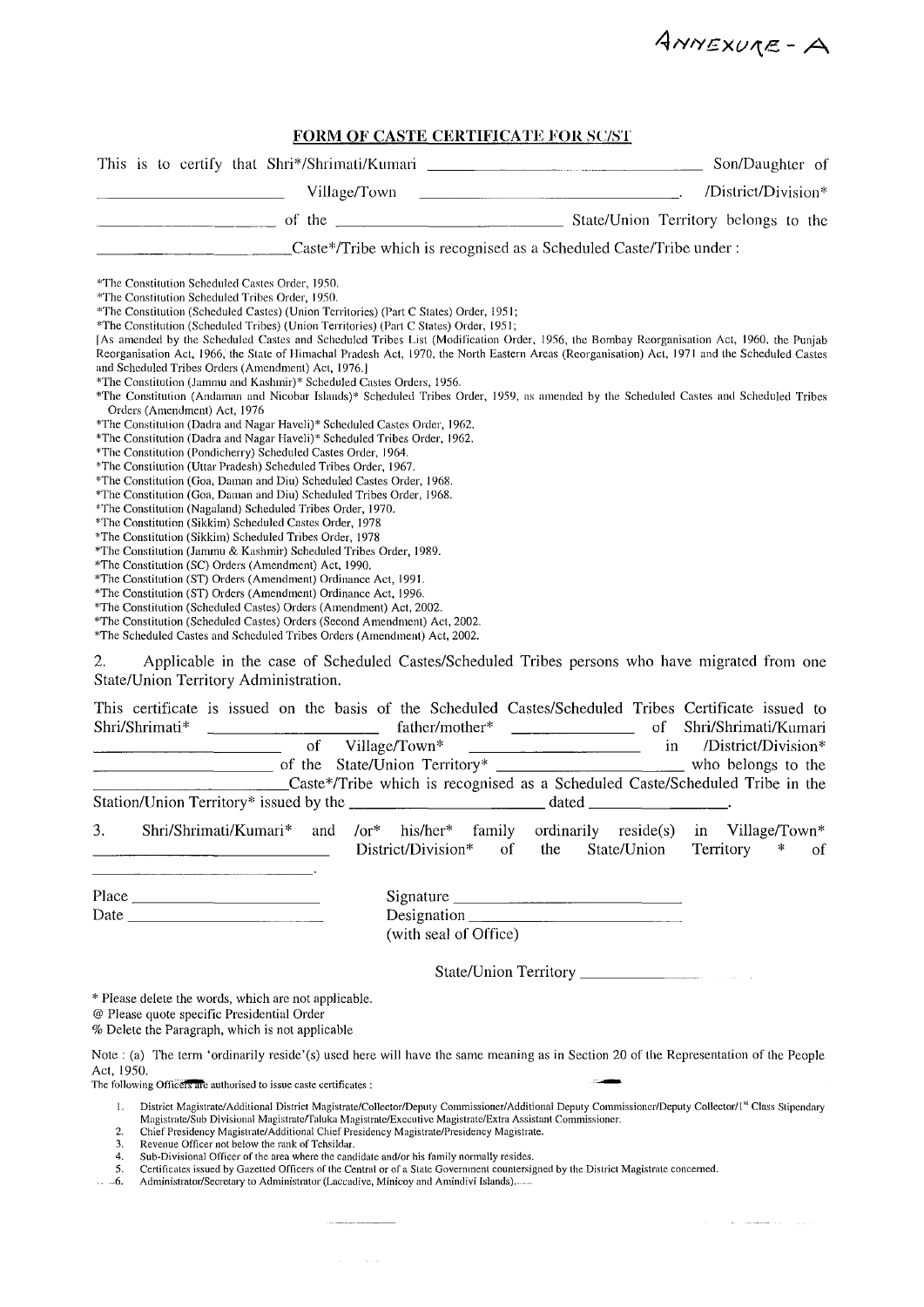#### FORM OF CERTIFICATE TO BE PRODUCED BY OTHER BACKWARD CLASSES APPLYING FOR APPOINTMENT TO POSTS UNDER THE GOVERNMENT OF INDIA

| This is to certify that Shri/Smt./Kumari                                                                                              | son/daughter of                                                                             |
|---------------------------------------------------------------------------------------------------------------------------------------|---------------------------------------------------------------------------------------------|
| of village/town                                                                                                                       |                                                                                             |
| in District/Division                                                                                                                  | in the State/Union Territory                                                                |
|                                                                                                                                       |                                                                                             |
| which is recognised as a backward class under the Government of India, Ministry of Social<br>Justice and Empowerment's Resolution No. | dated                                                                                       |
|                                                                                                                                       | and/or his/her family                                                                       |
| $reside(s)$ in the<br>ordinarily                                                                                                      | District/Division of the<br>State/Union Territory. This is also to certify that he/she does |
| not belong to the persons/sections (Creamy Layer) mentioned in Column 3 of the Schedule to the                                        |                                                                                             |
| Government of India, Department of Personnel & Training O.M. No. 36012/22/93 - Estt.(SCT)<br>dated 8.9.1993**.                        |                                                                                             |

District Magistrate Deputy Commissioner etc.

 $\bar{\mathcal{A}}$ 

Dated:

 $\ddot{\phantom{a}}$ 

Seal

\*- The authority issuing the certificate may have to mention the details of Resolution of Government of India, in which the caste of the candidate is mentioned as OBC. \*\*-. As amended from time to time.

Note:- The term "Ordinarily" used here will have the same meaning as in Section 20 of the Representation of the People Act, 1950.

 $\cdot$ 

 $99 - 124$ 

 $\lambda$ 

Page 3 of 3